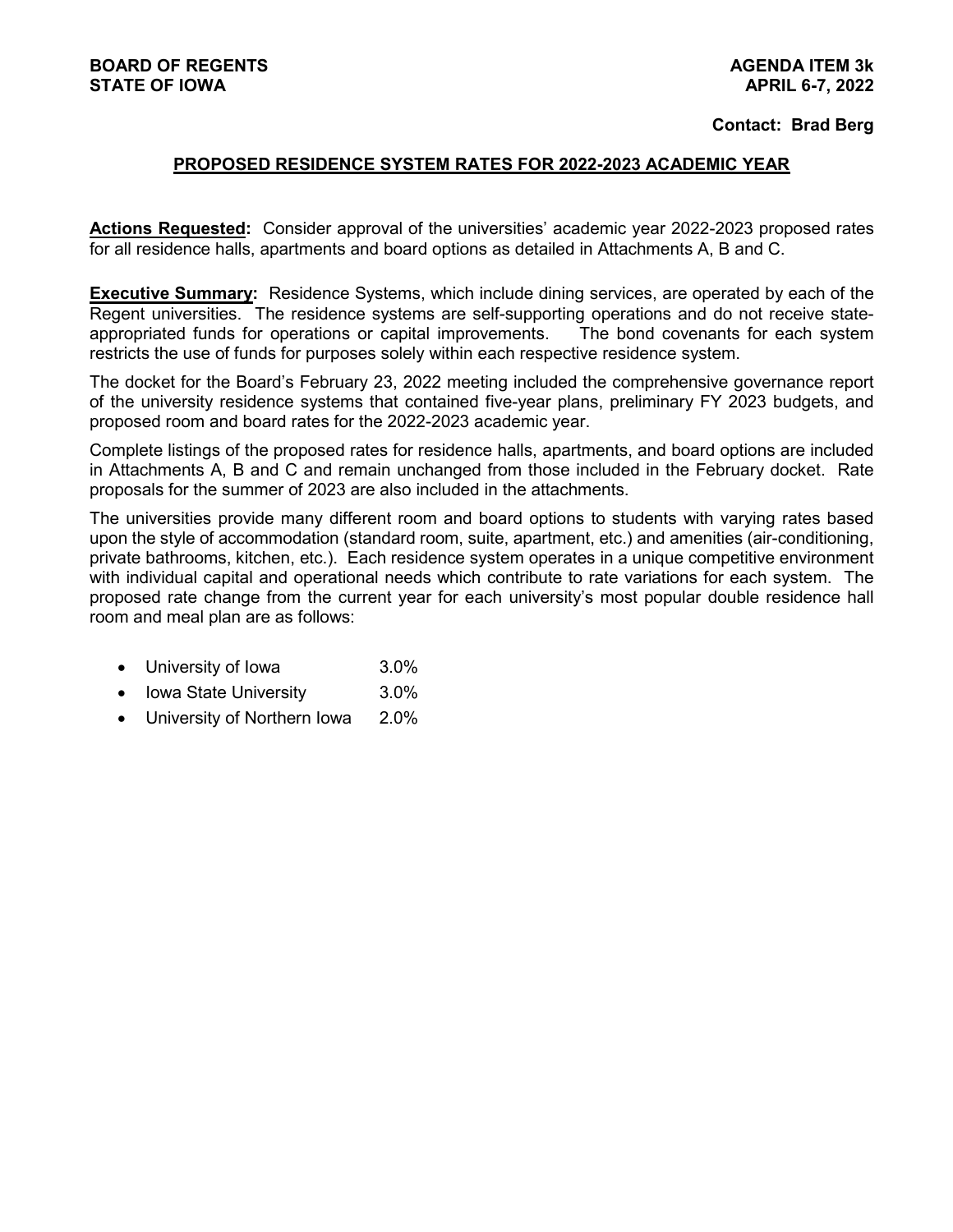# **University of Iowa Housing & Dining Proposed Residence System Rates for 2022-23**

|                                                   | <b>Current</b> | <b>Proposed</b> | <b>Proposed</b> |                      |  |  |
|---------------------------------------------------|----------------|-----------------|-----------------|----------------------|--|--|
|                                                   | $(2021 - 22)$  | $(2022-23)$     |                 | <b>Rate Increase</b> |  |  |
| <b>Residence Halls Academic Year</b>              | <b>Rates</b>   | <b>Rates</b>    | <b>Amount</b>   | <b>Percent</b>       |  |  |
| Single with Air                                   | \$9,316        | \$9,595         | 279             | 3.0%                 |  |  |
| Single with Air & Shared Bath                     | 10,650         | 10,970          | 320             | 3.0%                 |  |  |
| Single with Bath & Air                            | 12,207         | 12,573          | 366             | 3.0%                 |  |  |
| Double with Air                                   | 7,191          | 7,407           | 216             | 3.0%                 |  |  |
| Double with Air & Shared Bath                     | 8,053          | 8,295           | 242             | 3.0%                 |  |  |
| Double with Bath & Air                            | 8,913          | 9,180           | 267             | 3.0%                 |  |  |
| Double with Kitchen, Bath & Air                   | 9,336          | 9,616           | 280             | 3.0%                 |  |  |
| Triple with Air                                   | 6,077          | 6,259           | 182             | 3.0%                 |  |  |
| Triple with Bath & Air                            | 7,231          | 7,448           | 217             | 3.0%                 |  |  |
| Triple Suite with Kitchen, Bath & Air             | 8,332          | 8,582           | 250             | 3.0%                 |  |  |
| Quad with Air                                     | 5,284          | 5,443           | 159             | 3.0%                 |  |  |
| Quad with Bath & Air                              | 6,149          | 6,333           | 184             | 3.0%                 |  |  |
| Quad Suite with Kitchen, Bath & Air               | 6,991          | 7,201           | 210             | 3.0%                 |  |  |
| Mayflower Single with Kitchen, Bath & Air         | 9,316          | 9,595           | 279             | 3.0%                 |  |  |
| Mayflower Double with Kitchen, Bath & Air         | 8,067          | 8,309           | 242             | 3.0%                 |  |  |
| Single with Air & Pod Configuration               | 10,427         | 10,740          | 313             | 3.0%                 |  |  |
| Double with Air & Pod Configuration               | 8,275          | 8,523           | 248             | 3.0%                 |  |  |
| Triple with Air & Pod Configuration               | 7,140          | 7,354           | 214             | 3.0%                 |  |  |
| Quad with Air & Pod Configuration                 | 6,006          | 6,186           | 180             | 3.0%                 |  |  |
| Temporary Housing (daily rate)                    | 10             | 10              | -               |                      |  |  |
| <b>Hawkeye Dollars</b>                            |                |                 |                 |                      |  |  |
| (assessed to all room contractholders)            | \$200          | \$200           |                 |                      |  |  |
| <b>Housing Application Fee</b>                    |                |                 |                 |                      |  |  |
| (assessed to all 1st-time applicants only)        | \$75           | \$75            |                 |                      |  |  |
| <b>Board Rates</b>                                |                |                 |                 |                      |  |  |
| Gold (Unlimited)                                  | \$3,955        | \$4,075         | \$120           | 3.0%                 |  |  |
| Black (220 per semester) *                        | 3,565          | 3,672           | 107             | 3.0%                 |  |  |
| Hawkeye (75 per semester)                         | 1,530          | 1,576           | 46              | 3.0%                 |  |  |
| * Standard board plan                             |                |                 |                 |                      |  |  |
| University-affiliated Guest Rates (monthly rates) |                |                 |                 |                      |  |  |
| Studio apartment                                  | \$700          | \$700           |                 |                      |  |  |
| One-bedroom apartment                             | 900            | 900             |                 |                      |  |  |
| Two-bedroom apartment                             | 1,200          | 1,200           |                 |                      |  |  |

Note: The Double with Air room rate, Black meal plan, and \$200 Hawkeye Dollars are considered to be the standard plans and were used for percentage calculation on page 1.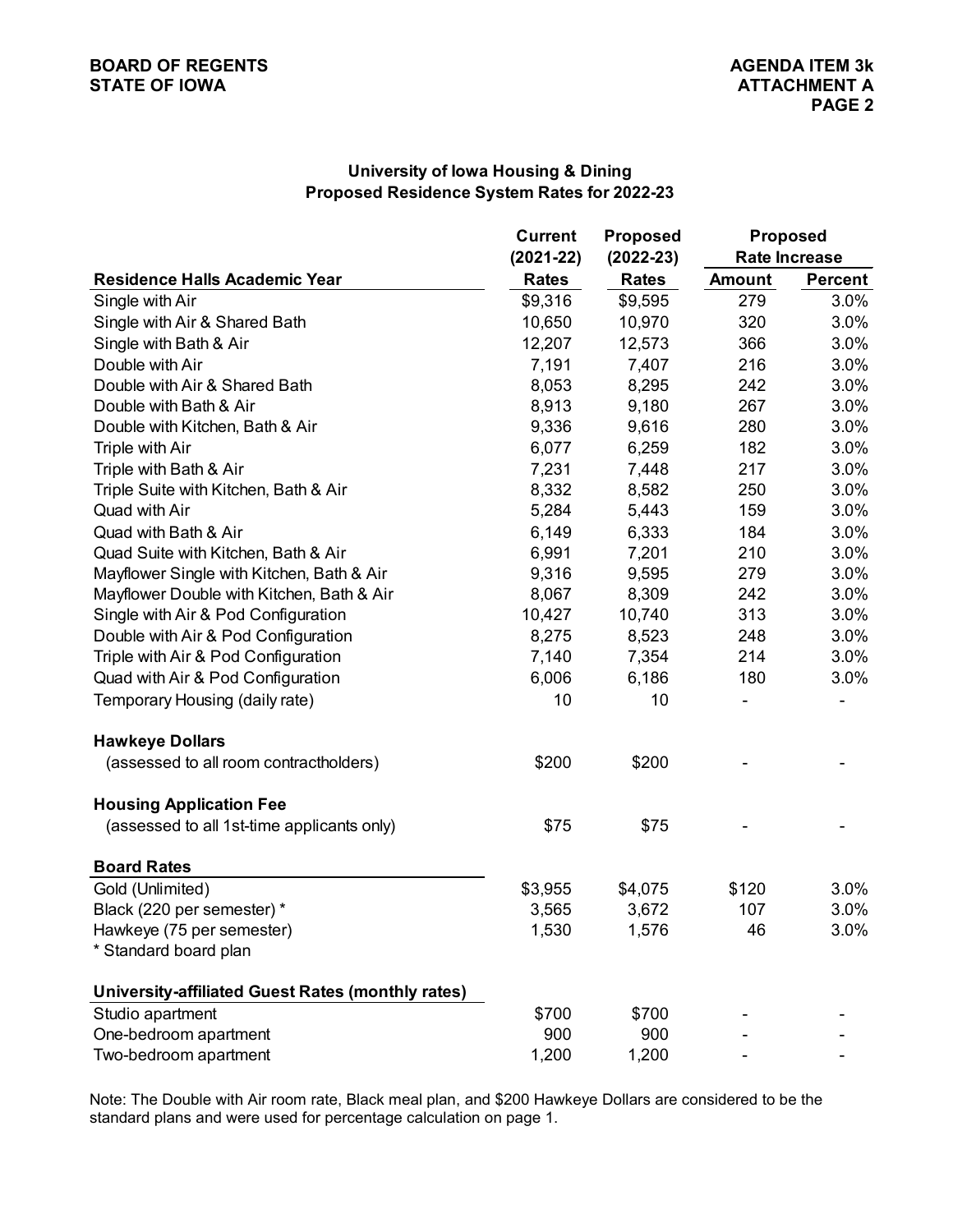# **BOARD OF REGENTS**<br> **BOARD OF REGENTS**<br> **BOARD OF IOWA**<br> **ATTACHMENT A STATE OF IOWA**

|                                           | <b>Current</b> | <b>Proposed</b> |               |                      |
|-------------------------------------------|----------------|-----------------|---------------|----------------------|
|                                           | 2022           | 2023            |               | <b>Proposed</b>      |
|                                           | <b>Daily</b>   | <b>Daily</b>    |               | <b>Rate Increase</b> |
| <b>Residence Halls Summer 2023</b>        | <b>Rates</b>   | <b>Rates</b>    | <b>Amount</b> | <b>Percent</b>       |
| Single with Air                           | \$54.81        | \$56.45         | \$1.64        | 3.0%                 |
| Single with Air & Shared Bath             | 60.23          | 62.04           | 1.81          | 3.0%                 |
| Single with Bath & Air                    | 68.35          | 70.40           | 2.05          | 3.0%                 |
| Double with Air                           | 38.84          | 40.01           | 1.17          | 3.0%                 |
| Double with Air & Shared Bath             | 42.68          | 43.96           | 1.28          | 3.0%                 |
| Double with Bath & Air                    | 46.56          | 47.96           | 1.40          | 3.0%                 |
| Double with Kitchen, Bath & Air           | 48.48          | 49.93           | 1.45          | 3.0%                 |
| Triple with Air                           | 31.62          | 32.57           | 0.95          | 3.0%                 |
| Triple with Bath & Air                    | 36.74          | 37.84           | 1.10          | 3.0%                 |
| Triple Suite with Kitchen, Bath & Air     | 41.67          | 42.92           | 1.25          | 3.0%                 |
| Quad with Air                             | 27.42          | 28.24           | 0.82          | 3.0%                 |
| Quad with Bath & Air                      | 27.95          | 28.79           | 0.84          | 3.0%                 |
| Quad Suite with Kitchen, Bath & Air       | 34.51          | 35.55           | 1.04          | 3.0%                 |
| Mayflower Single with Kitchen, Bath & Air | 53.47          | 55.07           | 1.60          | 3.0%                 |
| Mayflower Double with Kitchen, Bath & Air | 43.21          | 44.51           | 1.30          | 3.0%                 |
| Single with Air & Pod Configuration       | 58.02          | 59.76           | 1.74          | 3.0%                 |
| Double with Air & Pod Configuration       | 46.03          | 47.41           | 1.38          | 3.0%                 |
| Triple with Air & Pod Configuration       | 39.73          | 40.92           | 1.19          | 3.0%                 |
| Quad with Air & Pod Configuration         | 33.41          | 34.41           | 1.00          | 3.0%                 |
| <b>Summer 2023 Board Rates</b>            |                |                 |               |                      |
| 200 Meal Block                            | \$1,555        | \$1,601         | \$47          | 3.0%                 |
| 150 Meal Block                            | 1,247          | 1,285           | 37            | 3.0%                 |
| 100 Meal Block                            | 894            | 921             | 27            | 3.0%                 |
| 50 Meal Block                             | 476            | 490             | 14            | 3.0%                 |
|                                           |                |                 |               |                      |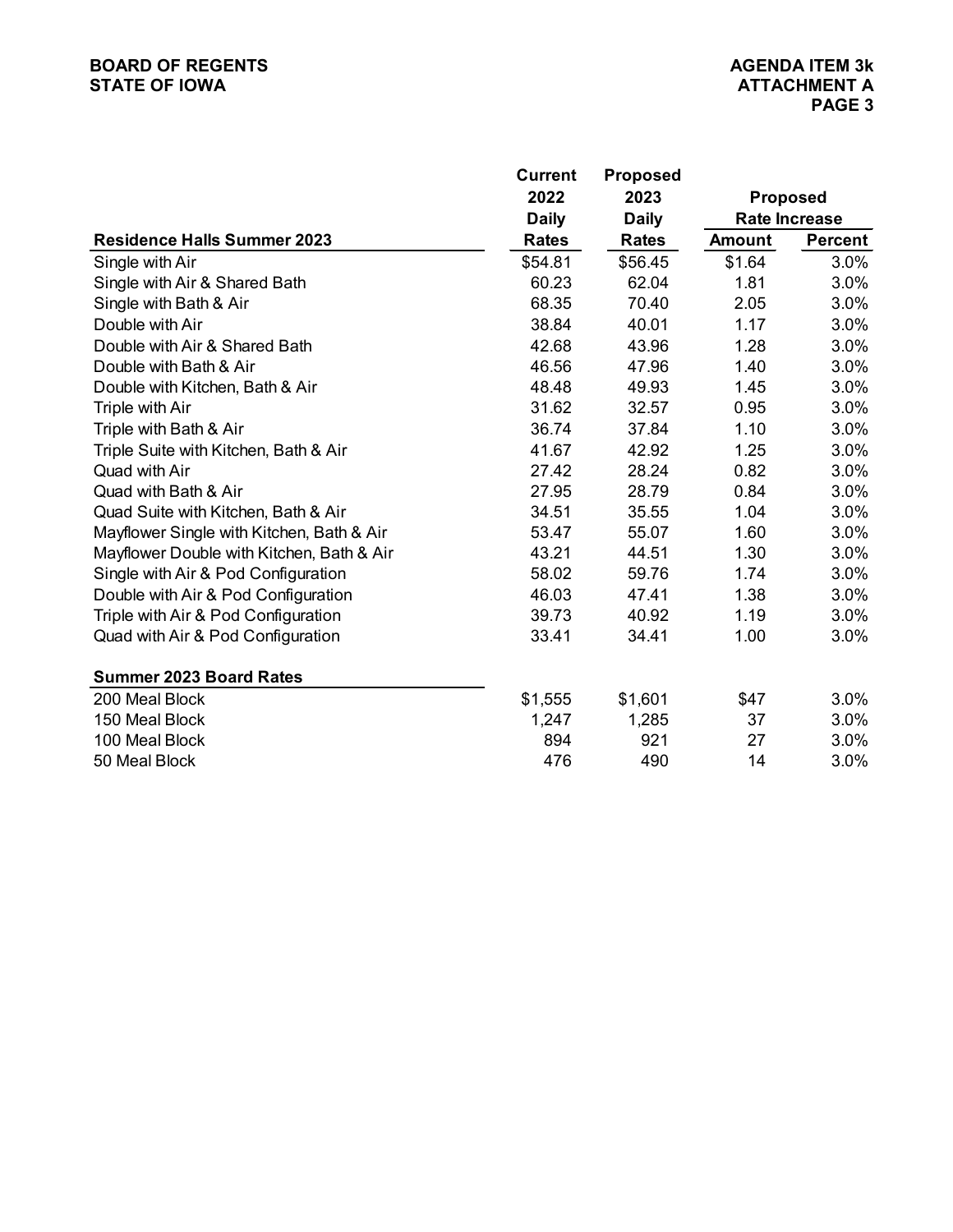# **BOARD OF REGENTS**<br> **BOARD OF REGENTS**<br> **BOARD OF IOWA**<br> **ATTACHMENT B STATE OF IOWA**

#### **IOWA STATE UNIVERSITY Department of Residence - Proposed Rates for Fiscal Year 2023**

| <b>Application / Contracting Fees</b>                             |                                           |                    | <b>FY22 Rate</b>    |                     | <b>FY23 Rate</b>    | \$ Increase                |    | % Increase |
|-------------------------------------------------------------------|-------------------------------------------|--------------------|---------------------|---------------------|---------------------|----------------------------|----|------------|
| One-time, new admit Contracting Fee <sup>1</sup>                  |                                           | \$                 | 10                  | \$                  | 10                  | \$                         |    | 0.00%      |
| One-time, new admit Housing Prepayment <sup>2</sup>               |                                           | \$                 | 125                 | \$                  | 125                 | 5                          |    | 0.00%      |
|                                                                   |                                           |                    |                     |                     |                     |                            |    |            |
| Academic Year Traditional Style Residence Hall Rates <sup>3</sup> |                                           |                    | <b>FY22 Rate</b>    |                     | <b>FY23 Rate</b>    | \$ Increase                |    | % Increase |
|                                                                   | Double - No AC                            | \$                 | 4,590               | $\mathsf{\dot{S}}$  | $4,725$ \$          | 135                        |    | 2.94%      |
|                                                                   | Double - with AC                          | \$                 | 4,950               | $\ddot{\mathsf{s}}$ | 5,100               | 5<br>150                   |    | 3.03%      |
| Richardson Court and Union                                        | Single - No AC                            | \$                 | 5,490               | $\zeta$             | $5,655$ \$          | 165                        |    | 3.01%      |
| Drive <sup>4</sup>                                                | Single - with AC                          | \$                 | 5,850               | Ś.                  | 6,025               | Ś<br>175                   |    | 2.99%      |
|                                                                   | Double as Single <sup>5</sup>             | \$                 | 1,500               | $\zeta$             | 1,550               | $\overline{\mathsf{s}}$    | 50 | 3.33%      |
|                                                                   | WW Double                                 | \$                 | 4,050               | $\zeta$             | 4,170               | $\ddot{\mathsf{s}}$<br>120 |    | 2.96%      |
| Wallace/Wilson <sup>6</sup>                                       | <b>WW Single</b>                          | $\mathsf{\dot{S}}$ | 4,950               | $\dot{\mathsf{s}}$  | 5,100               | I \$<br>150                |    | 3.03%      |
|                                                                   | WW XL Single                              | \$                 | 5,175               | $\mathsf{S}$        | 5,330               | $\frac{1}{2}$<br>155       |    | 3.00%      |
| Academic Year Suite Style Residence Hall Rates <sup>3</sup>       |                                           |                    | <b>FY22 Rate</b>    |                     | <b>FY23 Rate</b>    | \$ Increase                |    | % Increase |
|                                                                   | Double Suite                              | \$                 | $6,075$ \$          |                     | $6,255$ \$          | 180                        |    | 2.96%      |
| Suite Style Residence Halls and                                   | Single Suite                              | \$                 | $6,975$ \$          |                     | $7,185$ \$          | 210                        |    | 3.01%      |
| Geoffroy Hall <sup>7</sup>                                        | Double as Single <sup>5</sup>             | \$                 | $1,500$ \$          |                     | $1,550$ \$          |                            | 50 | 3.33%      |
|                                                                   |                                           |                    |                     |                     |                     |                            |    |            |
|                                                                   |                                           |                    | <b>FY22 Rate</b>    |                     | <b>FY23 Rate</b>    |                            |    | % Increase |
| <b>Academic Year Apartment Rates 8</b>                            | 2 Bedroom, 4 Person (shared bedroom)      | \$                 | 4,950               | $\zeta$             | 5,100               | \$ Increase<br>I\$<br>150  |    | 3.03%      |
|                                                                   | 4 Bedroom, 4 Person (private bedroom)     | \$                 | 5,400               | - \$                | 5,560               | l\$<br>160                 |    | 2.96%      |
| Frederiksen Court                                                 | 2 Bedroom, 2 Person (private bedroom)     | $\zeta$            | $5,850$ \$          |                     | $6,025$ \$          | 175                        |    | 2.99%      |
|                                                                   | 2 Bedroom Private - Pet (private bedroom) | \$                 | 6,120               | $\mathsf{S}$        | 6,305               | l \$<br>185                |    | 3.02%      |
|                                                                   | 2 Bedroom                                 | $\zeta$            | 6,120               | \$                  | $6,305$ \$          | 185                        |    | 3.02%      |
| Schilletter Village <sup>9</sup>                                  | 2 Bedroom Pet                             | \$                 | 6,390               | $\mathsf{\hat{S}}$  | 6,580               | $\mathsf{S}$<br>190        |    | 2.97%      |
|                                                                   | 1 Bedroom, Unfurnished                    | Ś                  | 5,265               | $\ddot{\varsigma}$  | $5,425$ \$          | 160                        |    | 3.04%      |
|                                                                   | 2 Bedroom, 1 Level, Unfurnished           | \$                 | 5,670               | Ś                   | 5,840               | $\mathsf{\dot{S}}$<br>170  |    | 3.00%      |
| University Village <sup>9</sup>                                   | Townhouse, 2 Bedroom, Unfurnished         | $\overline{\xi}$   | 6,030               | $\zeta$             | 6,210               | $\zeta$<br>180             |    | 2.99%      |
|                                                                   | Townhouse, 2 Bedroom, Pet/Furnished       | \$                 | 6,390               | \$                  | 6,580               | $\zeta$<br>190             |    | 2.97%      |
| Summer Residence Hall Rates <sup>10</sup>                         |                                           |                    | Summer 2022<br>Rate |                     | Summer 2023<br>Rate | \$ Increase                |    | % Increase |
| Suite Style Residence Halls and                                   | Suite Double - Full Summer                | $\mathsf{\dot{S}}$ | 1,305               | $\zeta$             | $1,345$ \$          |                            | 40 | 3.07%      |
| Geoffroy Hall <sup>7</sup>                                        | Suite Single - Full Summer                | \$                 | 1,500               | $\mathsf{\dot{S}}$  | $1,545$ \$          |                            | 45 | 3.00%      |
|                                                                   | Double - with AC - Full Summer            | \$                 | 1,065               | $\zeta$             | 1,100               | \$ ا                       | 35 | 3.29%      |
| Richardson Ct and Union Dr<br>Neighborhoods <sup>4</sup>          | Double - with AC - Session 1/2            | \$                 | 710                 | \$                  | 735                 | \$                         | 25 | 3.52%      |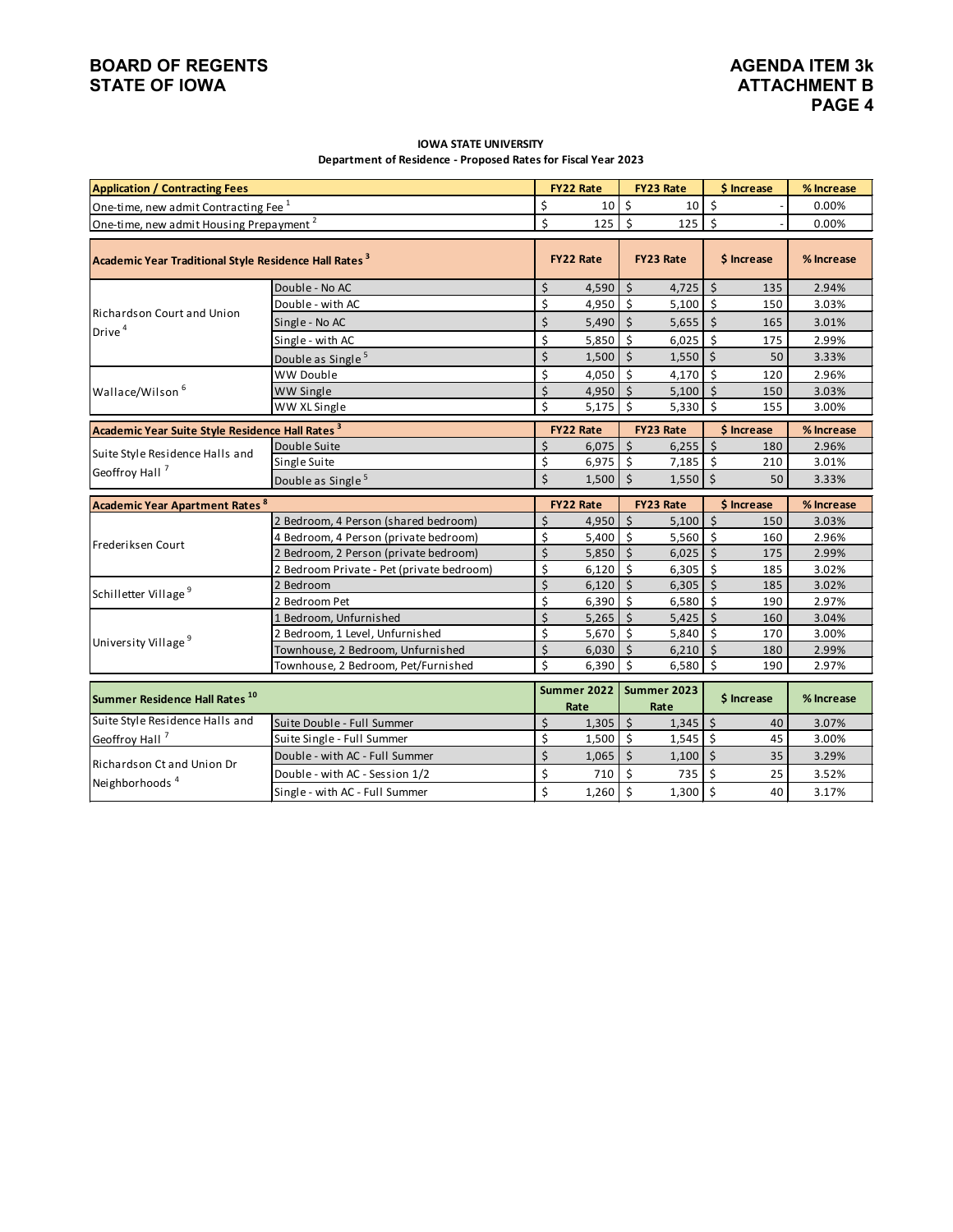# **BOARD OF REGENTS**<br> **BOARD OF REGENTS**<br> **BOARD OF IOWA**<br> **ATTACHMENT B STATE OF IOWA**

# **PAGE 5**

| Summer Apartment Rates <sup>10</sup> |                                       | Summer 2022<br>Rate |    | Summer 2023<br>Rate |    | \$ Increase | % Increase |
|--------------------------------------|---------------------------------------|---------------------|----|---------------------|----|-------------|------------|
|                                      | 2 Bedroom Shared - Full Summer        | 1,065               |    | 1,100               | S. | 35          | 3.29%      |
| Frederiksen Court                    | 4 Bedroom Private - Full Summer       | 1,155               |    | $1,190$ \$          |    | 35          | 3.03%      |
|                                      | 2 Bedroom Private - Full Summer       | $1,260$   \$        |    | $1,300$   \$        |    | 40          | 3.17%      |
|                                      | 2 Bedroom Private Pet - Full Summer   | 1,320               | -S | $1,360$   \$        |    | 40          | 3.03%      |
|                                      | 2 Bedroom - Full Summer               | $1,905$   \$        |    | $1,960$   \$        |    | 55          | 2.89%      |
| Schilletter Village <sup>9</sup>     | 2 Bedroom Pet - Full Summer           | 1,980               | Ŝ  | 2,040               | Ŝ  | 60          | 3.03%      |
|                                      | Bedroom - Full Summer                 | 1,625               |    | 1,675               |    | 50          | 3.08%      |
|                                      | 1 Level - 2 Bedroom - Full Summer     | 1,744               |    | 1,795               | -S | 51          | 2.92%      |
| University Village <sup>9</sup>      | Townhouse - Full Summer               | $1,855$ \$          |    | $1,910$   \$        |    | 55          | 2.96%      |
|                                      | Townhouse Pet/Furnished - Full Summer | $1,966$ \$          |    | $2,025$ \$          |    | 59          | 3.00%      |
| <b>Guest Apartment Daily Rates</b>   |                                       | <b>FY22 Rate</b>    |    | FY23 Rate           |    | \$ Increase | % Increase |
| Furnished                            |                                       | 48                  |    | 50                  |    |             | 4.17%      |
| Non-Furnished                        |                                       | 37                  |    | 40                  |    |             | 8.11%      |

1 - This fee is refundable prior to the cancellation deadline. After the cancellation deadline, this fee is non-refundable.

2 - This fee is refundable prior to the cancellation deadline. After the cancellation deadline, the prepayment is forfeited. If the student remains contracted for housing, the prepayment is applied to spring room fees.

3 - Meal plans are required in all residence halls except Linden (new option for Fall 2022). Wallace and Wilson remain meal plan optional, but will remain offline for FY23.

4 - These rates include doubles and singles in the following buildings: Birch, Welch, Roberts, Linden, Oak/Elm, Barton, Lyon, Freeman, Maple (double rooms only, suites are listed in the suite rate section below), Willow and Larch, Friley, and Helser.

5 - The Double As Single option is not offered as standard and availability is based on resident demand and space constraints. There will be a \$1550 charge above the standard double rate for students who request and are contracted for these spaces.

6 - Although Wallace and Wilson are planned to be closed for Fall 2022 and Spring 2023, rates will be published in the event that either or both buildings are re-opened.

7 - These rates include the following locations: Geoffroy, Martin and Eaton (double, single, corner, and lofted suites), Buchanan, and Maple (double suites only, standard double rooms are included in standard residence hall rates above).

8 - Meal plans are encouraged, but not required in on-campus apartments.

9- All Schilletter / University Village rates are per unit. In a two-bedroom unit occupied by two residents each resident pays half.

10 - Meal plans are encouraged, but not required in any location during the summer. The rates for Sessions 1/2 are prorated based on the number of days in each session.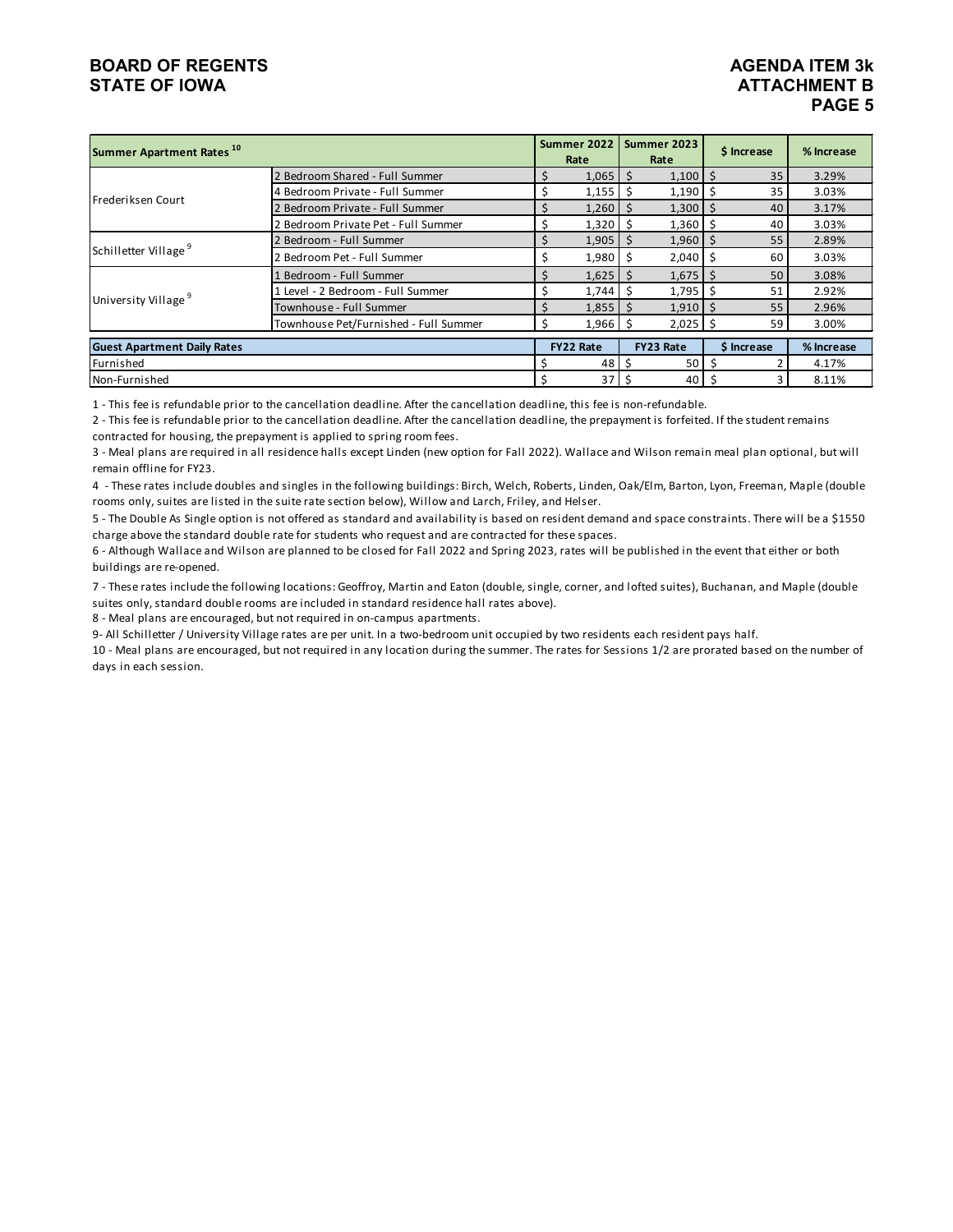#### **IOWA STATE UNIVERSITY**

#### **ISU Dining - Proposed Residence System Rates for Fiscal Year 2023**

| Dining Center Door Rate   FY22 Rate   FY23 Rate   \$ Increase   % Increase |       |       |      |       |  |  |  |
|----------------------------------------------------------------------------|-------|-------|------|-------|--|--|--|
| <b>Breakfast</b>                                                           | 10.80 | 11.10 | 0.30 | 2.78% |  |  |  |
| Lunch / Dinner                                                             | 13.90 | 14.30 | 0.40 | 2.88% |  |  |  |

| <b>Early Move In Plans</b> | <b>FY22 Rate</b> |       | <b>FY23 Rate</b> |       | <b>S</b> Increase |      | % Increase |
|----------------------------|------------------|-------|------------------|-------|-------------------|------|------------|
| 3 Meal Plan                |                  | 30.30 |                  | 31.20 |                   | 0.90 | 2.97%      |
| 6 Meal Plan                |                  | 60.60 |                  | 62.40 |                   | 1.80 | 2.97%      |
| 9 Meal Plan                |                  | 90.90 |                  | 93.60 |                   | 2.70 | 2.97%      |

#### **Purchased Dining Dollars 1**

Available during the summer and the academic year. Rates listed are per dollar.

Dining Dollars can be used in all ISU Dining locations. Unused Dining Dollars expire at the end of the spring semester.

| <b>Dining Dollars (DD)</b>                 | <b>FY22 Rate</b> | <b>FY23 Rate</b><br>\$ Increase |  |                          | % Increase |
|--------------------------------------------|------------------|---------------------------------|--|--------------------------|------------|
| \$10-\$190 Dining Dollars (Face Value)     | 1.00             | 1.00                            |  | -                        | 0.00%      |
| \$200-390 Dining Dollars (5% discount) \$  | 0.95             | 0.95                            |  |                          | 0.00%      |
| \$400-590 Dining Dollars (7.5% discoun     | 0.93             | 0.93                            |  |                          | 0.00%      |
| \$600 Plus Dining Dollars (10% discount \$ | 0.90             | 0.90                            |  | $\overline{\phantom{0}}$ | 0.00%      |

#### **Purchased Flex Meals 1**

Available during the summer and the academic year. Rates listed are per the amount of meals purchased.

Flex meals may be used for the contracted student or a guest in all dining centers, C-Stores, and the following locations: MU Food Court, Clyde's, Hawthorn, Design Café, Whirlybird's, and Lance & Ellie's.

| <b>Flex Meals</b> |              | <b>FY22 Rate</b> | <b>FY23 Rate</b> | <b>S</b> Increase | % Increase |  |  |
|-------------------|--------------|------------------|------------------|-------------------|------------|--|--|
| 25 Meals          | -S           | 296              | 305.00           | 9.00              | 3.04%      |  |  |
| 50 Meals          | <sup>5</sup> | 577              | 595.00           | 18.00             | 3.12%      |  |  |
| 85 Meals          |              | 961              | 989.00           | 28.00             | 2.91%      |  |  |
| 105 Meals         |              | 1.158            | \$1,193.00       | 35.00             | 3.02%      |  |  |

#### **Academic Year Meal Plans**

Meal quantities and Dining Dollar values are per semester. Plan rates are per academic year.

Dining Center meals may be used by the contracted student in any of ISU Dining's five Residential Dining Centers.

Unused dining center and flex meals expire at the end of each semester. Unused Dining Dollars expire at the end of the spring semester.

| <b>Plan Name</b>                                                                                            | <b>FY22 Rate</b> | <b>FY23 Rate</b> |        | $\frac{1}{2}$ Increase $\frac{1}{2}$ Increase |
|-------------------------------------------------------------------------------------------------------------|------------------|------------------|--------|-----------------------------------------------|
| Flex Plan w/220 Meals & \$75 DD per semester $2^3$                                                          | 4,928            | 5.076            | 148.00 | 3.00%                                         |
| Cyclone Plan w/ UNLIMITED Dining Center Meals, 20 Flex Meals, and \$300 Dining Dollars per semester $^2$ \$ | 4,928            | 5,076            | 148.00 | 3.00%                                         |
| Cardinal Plan w/UNLIMITED Dining Center Meals, 14 Flex Meals, and \$100 Dining Dollars per semester         | 4.498            | 4.633            | 135.00 | 3.00%                                         |
| Gold Plan w/200 Dining Center Meals, 15 Flex Meals, and \$200 Dining Dollars per semester <sup>2</sup>      | 4,226            | 4.353            | 127.00 | 3.01%                                         |
| Silver Plan w/150 meals & \$300 DD per semester 4                                                           | 3,864            | 3.980            | 116.00 | 3.00%                                         |
| Bronze Plan w/125 meals & \$275 DD per semester 4                                                           | 3,282            | 3,380            | 98.00  | 2.99%                                         |

1. These options are available to all ISU students regardless of residency.

2. These options are available to all ISU students regardless of residency. Residents of required participation areas must select one of these options.

3. Flex Plan is 220 meals per semester, 10 per week available as flex meals.

4. These options are only available to returning students and residents of voluntary areas.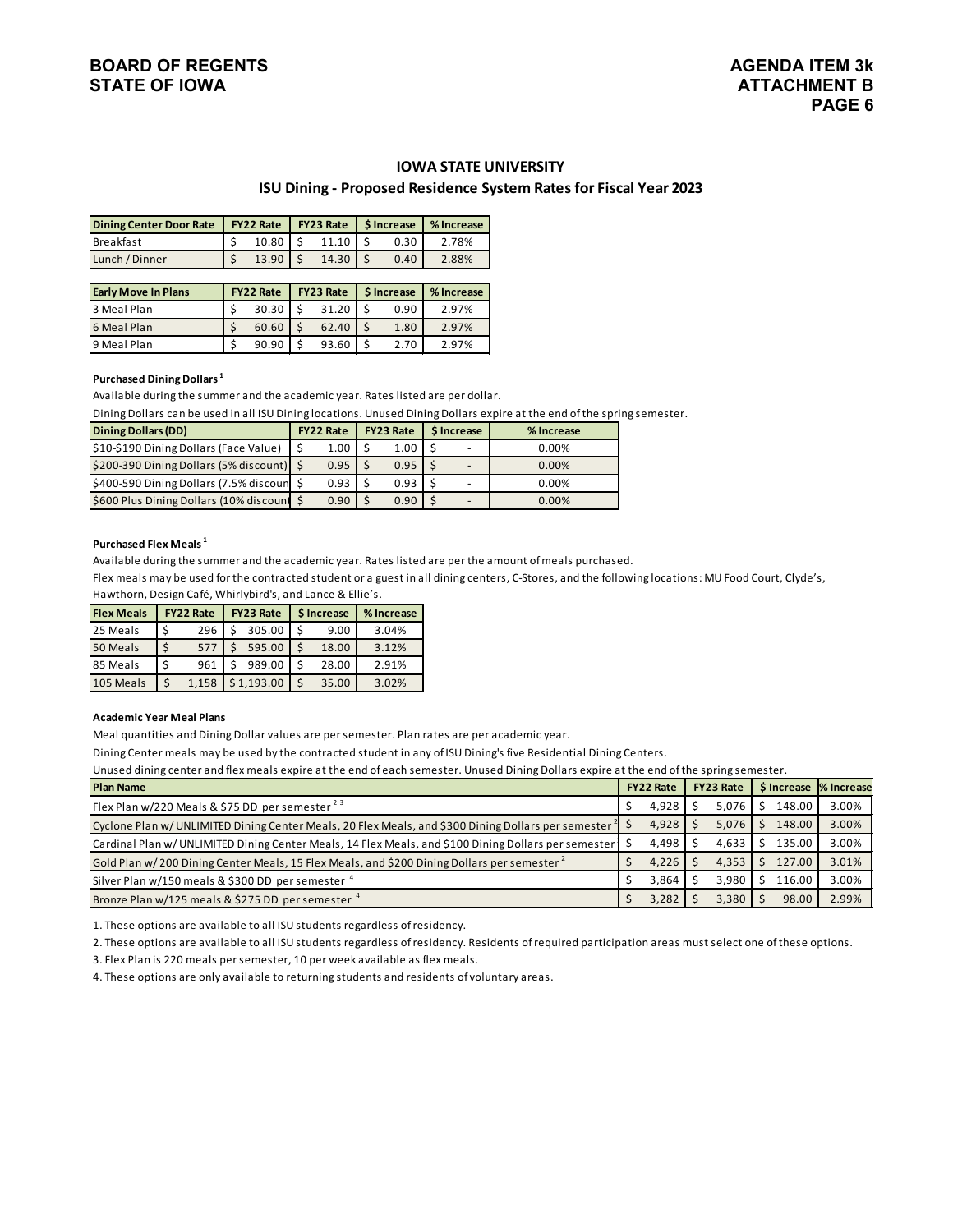# **BOARD OF REGENTS**<br> **BOARD OF REGENTS**<br> **BOARD OF IOWA**<br> **ATTACHMENT C**

#### **UNIVERSITY OF NORTHERN IOWA PROPOSED RESIDENCE RATES ACADEMIC YEAR 2022-23**

|                                                                                                             | 2021-22        | 2022-23                                               | \$                       | $\%$              |
|-------------------------------------------------------------------------------------------------------------|----------------|-------------------------------------------------------|--------------------------|-------------------|
| Residence Halls - Academic Year                                                                             | Rate           | Proposed rate                                         |                          | Increase Increase |
| Traditional Halls (Bender, Campbell, Dancer, Hagemann, Noehren, Rider, Shull)-All-Access Meal Plan required |                |                                                       |                          |                   |
| <b>Double</b>                                                                                               | 4,699          | 4,793                                                 | 94                       | 2.0%              |
| <b>Super Singles</b>                                                                                        | 5,874          | 5,991                                                 | 117                      | 2.0%              |
| Air-conditioning (optional for eligible students)                                                           | 250            | 250                                                   | $\sim$                   | 2.0%              |
| <b>Lawther Double</b>                                                                                       | 4,949          | 5,048                                                 | 99                       | 2.0%              |
| Lawther Double Suite with private bath                                                                      | 5,402          | 5,510                                                 | 108                      | 2.0%              |
| Lawther Single                                                                                              | 5,939          | 6,058                                                 | 119                      | 2.0%              |
| Lawther Single Suite with semi-private bath                                                                 | 6,482          | 6,612                                                 | 130                      | 2.0%              |
| Lawther Single Suite with private bath                                                                      | 6,482          | 6,612                                                 | 130                      | 2.0%              |
| Lawther Double-as-Single w/community bath - aka Lawther Super Single                                        | 6,186          | 6,310                                                 | 124                      | 2.0%              |
| Lawther Double-as-Single Suite w/ private/semi-private bath - aka Lawther Super Single                      | 6,753          | 6,888                                                 | 135                      | 2.0%              |
| Roth - Meal plans are encouraged                                                                            |                |                                                       |                          |                   |
| 8 Bedroom Apt. Single                                                                                       | 5,443          | 5,552                                                 | 109                      | 2.0%              |
| 2 or 3 Bedroom Apt Single                                                                                   | 6,379          | 6,507                                                 | 128                      | 2.0%              |
| 1 Bedroom Apt Single                                                                                        | 7,495          | 7,645                                                 | 150                      | 2.0%              |
| Panther Village - Meal plans are encouraged                                                                 |                |                                                       |                          |                   |
| 4 Bedroom Single                                                                                            | 6,593          | 6,725                                                 | 132                      | 2.0%              |
| 2 Bedroom Single                                                                                            | 7,251          | 7,396                                                 | 145                      | 2.0%              |
| Studio                                                                                                      | 7,909          | 8,067                                                 | 158                      | 2.0%              |
| Jennings Apartments - Meal plans are encouraged                                                             |                |                                                       |                          |                   |
| Jennings - Two Bedroom Furnished-Single                                                                     | 6,379          | 6,507                                                 | 128                      | 2.0%              |
| Jennings - Two Bedroom Unfurnished                                                                          | 7,974          | 8,133                                                 | 159                      | 2.0%              |
|                                                                                                             | <b>Monthly</b> | <b>Monthly</b>                                        |                          |                   |
| <b>Guest Room</b> (furnished Super Single with community bath)                                              | 663            | 676                                                   | 13                       | 2.0%              |
| Guest Suite (furnished Super Single with private bath)                                                      | 730            | 745                                                   | 15                       | 2.0%              |
| Graduate Apartment (furnished 1 bedroom, living area, kitchen, bath)                                        | 773            | 788                                                   | 15                       | 2.0%              |
| <b>Graduate Apartment</b> (furnished 2 bedroom, living area, kitchen, bath)                                 | 858            | 875                                                   | 17                       | 2.0%              |
| <b>Meals Plans</b>                                                                                          |                |                                                       |                          |                   |
| $***$<br>All-Access (\$100 Dining Dollars, 5 Flex+ per semester)                                            | 4,461          | 4,550                                                 | 89                       | 2.0%              |
| Apartment & Off Campus                                                                                      |                |                                                       |                          |                   |
| All-Access (\$100 Dining Dollars, 5 Flex+ per semester)                                                     | 4,461          | 4,550                                                 | 89                       | 2.0%              |
| All-Access Weekday (\$75 Dining Dollars, 4 Flex+ per semester)                                              | 4,101          | 4,183                                                 | 82                       | 2.0%              |
| Block 120 (120 meals, \$175 Dining Dollars per semester)                                                    | 2,745          | 2,800                                                 | 55                       | 2.0%              |
| Weekly 5 (5 meals/week, \$250 Dining Dollars per semester)                                                  | 2,165          | 2,208                                                 | 43                       | 2.0%              |
| Block 15 (15 meals, \$400 Dining Dollars per semester)                                                      | 1,102          | 1,124                                                 | 22                       | 2.0%              |
| Optional Booster Packs (requires purchase of meal plan)-Pricing is per pack - per semester                  |                |                                                       |                          |                   |
| Purple (\$75 Dining Dollars, 3 Flex+)                                                                       | 95             | 97                                                    | 2                        | 2.0%              |
| Gold (\$150 Dining Dollars, 7 Flex+)                                                                        | 195            | 199                                                   | 4                        | 2.0%              |
| Panther (10 Dining Center Meals)                                                                            | 106            | 108                                                   | 2                        | 2.0%              |
| Flex+ (8 Flex+)                                                                                             | 54             | 55                                                    | 1                        | 2.0%              |
| Housing Application Fee (will only impact patrons)                                                          | 25             | 50                                                    | 25                       | 100.0%            |
| Overflow housing credit                                                                                     |                | \$50 plus \$25 for each week beginning the third week |                          |                   |
| Early arrival (daily rate-includes dining)                                                                  | 40             | 40                                                    |                          | $0.0\%$           |
| Late departure (daily rate-does not include dining)                                                         | 20             | 25                                                    | 5                        | 25.0%             |
| Faculty/Staff - additional per month                                                                        | 10%            | 10%                                                   | $\overline{\phantom{a}}$ | 0.0%              |

Note: The Double Room rate and All-Access Dining Plan were used for the rate comparison on page 1.